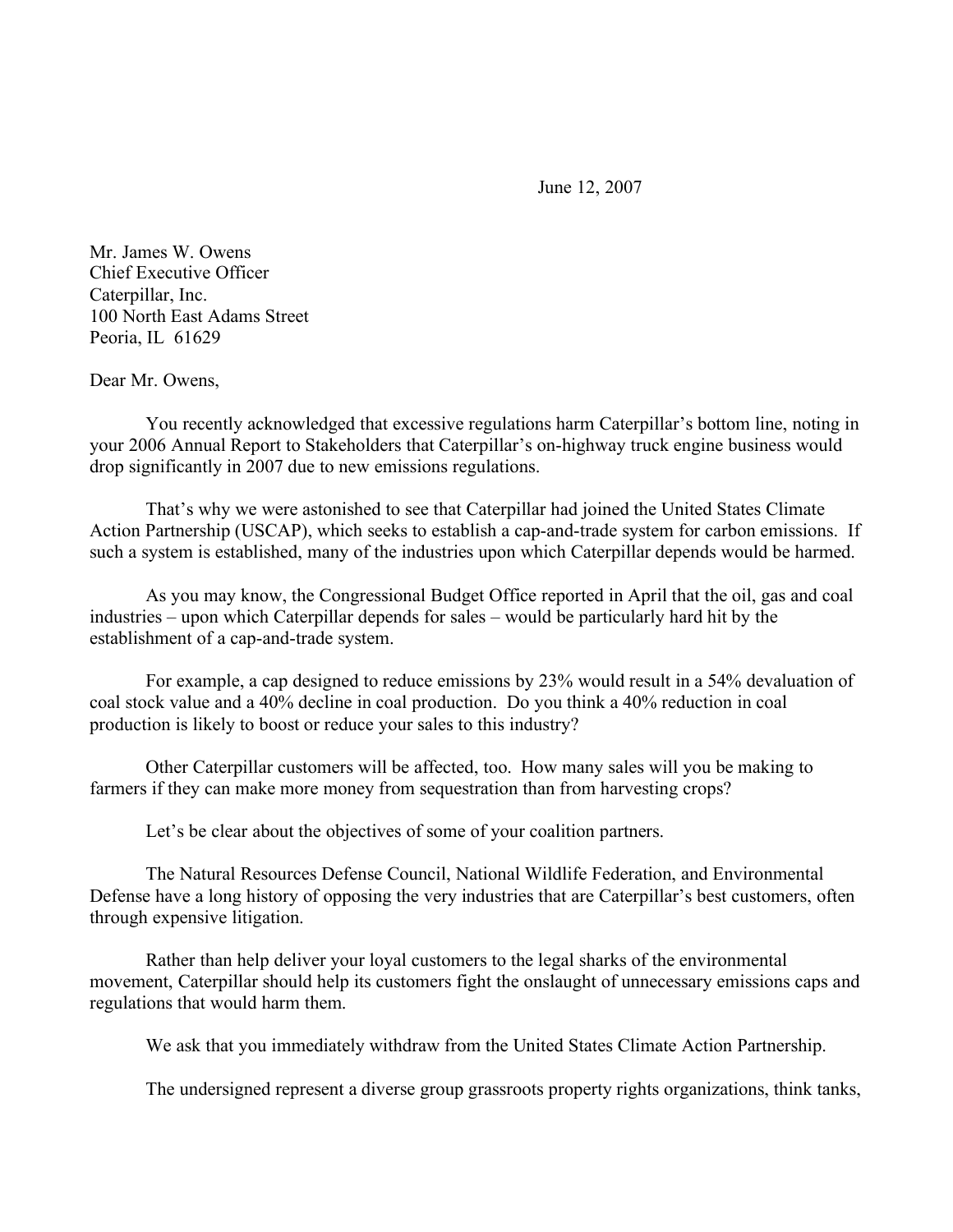page 2

seniors advocates, taxpayer action groups, construction firms, farmers, ranchers and miners – a number of which are current Caterpillar customers.

If Caterpillar can't be loyal to its customers and consumers, perhaps there's no reason to be loyal to Caterpillar.

## Sincerely,

David Ridenour Vice President National Center for Public Policy Research

Roger C. Herrera President Northern Knowledge

Paul M. Weyrich National Chairman Coalitions for America

Bruce A. Griffith President Griffith Lumber Co., Inc.

Robert A. Drummond Southern Regional Director Assoc. of Consulting Foresters of America

Greg Blankenship President Illinois Policy Institute

James Martin President 60 Plus

Paul K. Driessen Senior Policy Advisor Congress of Racial Equality

Paul Gessing President Rio Grande Foundation

Mychal Massie Chairman of the Advisory Council Project 21

Richard Falknor Executive Vice-President Maryland Taxpayers Association, Inc.

Bruce Colbert Executive Director Property Owners Assoc. of Riverside County Robert E. Murray Chairman, President & CEO Murray Energy Corporation

Matt Kibbe President FreedomWorks

Myron Ebell Director, Energy & Global Warming Policy Competitive Enterprise Institute

Drew Johnson President Tennessee Center for Policy Research

James W. Jarrell Excavating Contractor Jarrell's Excavating, Inc.

Lew Uhler Founder and President National Tax Limitation Committee

Jeffrey Mazzella President Center for Individual Freedom

John McClaughry President Ethan Allen Institute

Michael H. Smith President Thomas More Institute

Carol LaGrasse President Property Rights Foundation of America

Lenore Barrett State Representative Idaho

Fred Grau Executive Director Take Back Pennsylvania Hon. Edwin Meese, III Former U.S. Attorney General Reagan Administration

J. William Lauderback Executive Vice President American Conservative Union

Hon. Malcolm Wallop Chairman Frontiers of Freedom

Roger Jones Engineer Red River Coal Company, Inc.

Maxine Korman Korman Ranch Hinsdale, Montana

Jerry Fennell Owner, Silver Eagle Mining Co. Chairman, Jicarilla Mining District

Ken Boehm Chairman National Legal and Policy Center

Terrence Scanlon President Capital Research Center

Tim Cranston Director of Operations and Finance Property & Environment Research Center\*

Jerry S. Hamilton Environmental Coordinator Formation Capital Corporation, US

Dan Byfield President American Land Foundation

Mark Chmura Executive Director Americans for the Preservation of Liberty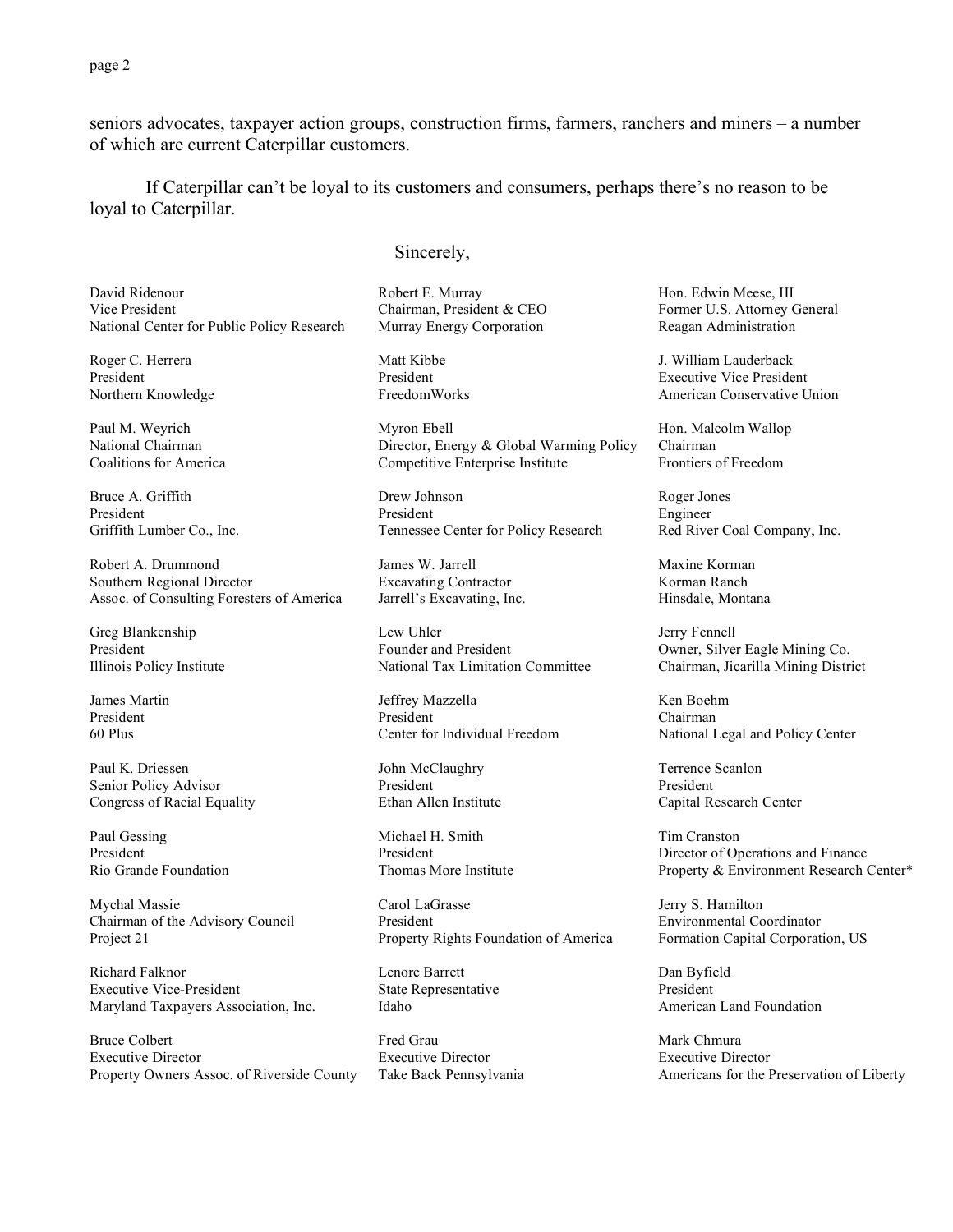C. Preston Noell, III President Tradition, Family, Property, Inc.

Richard Rowland President Grassroot Institute of Hawaii

Chuck Cushman President American Land Rights Association

Timothy La Farge Former Forest Geneticist USDA Forest Service

Dane vonBreichenruchardt President U.S. Bill of Rights Foundation

Eugene Delgaudio President Public Advocate

E. Calvin Beisner Interfaith Stewardship Alliance\*

Gary Morrison Farmer

Alan Caruba Author and Columnist

Rachel Thomas American Citizen

Steve Hammond Paladin for Property Rights

Alexandra Mulkern Southern Maryland

Gary Wiggins ESAinfo.org

Judy Boyle Property Rights Activist Idaho

Stephen L. Ralston Columbia, Pennsylvania Linda C. Runbeck President American Property Coalition

Roy Cordato Vice President and Resident Scholar John Locke Foundation

Dr. Walter Block Professor of Economics Loyola University New Orleans

Dr. Michael Sanera Research Director John Locke Foundation

Jim Vogt President Taxpayers for Accountable Government

Robert T. Fanning, Jr. Chairman and Founder Friends of the North Yellowstone Elk Herd

Dennis LaComb Executive Director United Republican Fund

Franklin Cudjoe Executive Director The Centre for Humane Education

Sharon Votow Chair Homestead Land and Water Alliance

Mary E. Darling Principal Owner Darling Environmental and Surveying

Linda C. Runbeck President American Property Coalition

Sarah Foster Columnist WorldNetDaily.com

Paula Easley Anchorage, Alaska

Gilbert Reeves Member Coalition of Arizona/New Mexico Counties

Patrick C. Hughes Computer Clinic

Dr. Don Racheter Founder and Moderator Iowa Wednesday Group

Craig Rucker Executive Director Committee for a Constructive Tomorrow

Tom Borelli, Ph.D. Portfolio Manager Free Enterprise Action Fund

John Taylor President Virginia Institute for Public Policy

James C. Vadnais Consulting Forester Port Angeles, Washington

Ron Arnold Executive Vice President Center for the Defense of Free Enterprise

Holt and Jane Hogan Owners Ontario Hardwood Company

Stephen Stone President RenewAmerica

Tom DeWeese President American Policy Center

Marilyn F. Hayman Chairman, Citizens for Responsible Zoning & Landowner Rights, Inc.

Sam Slom President Small Business Hawaii

Brian Bishop Director Rhode Island Wiseuse

Henry McCarthy American Citizen

Leo Schwartz Chairman Virginia Land Rights Coalition

Mark Pollot Boise, Idaho